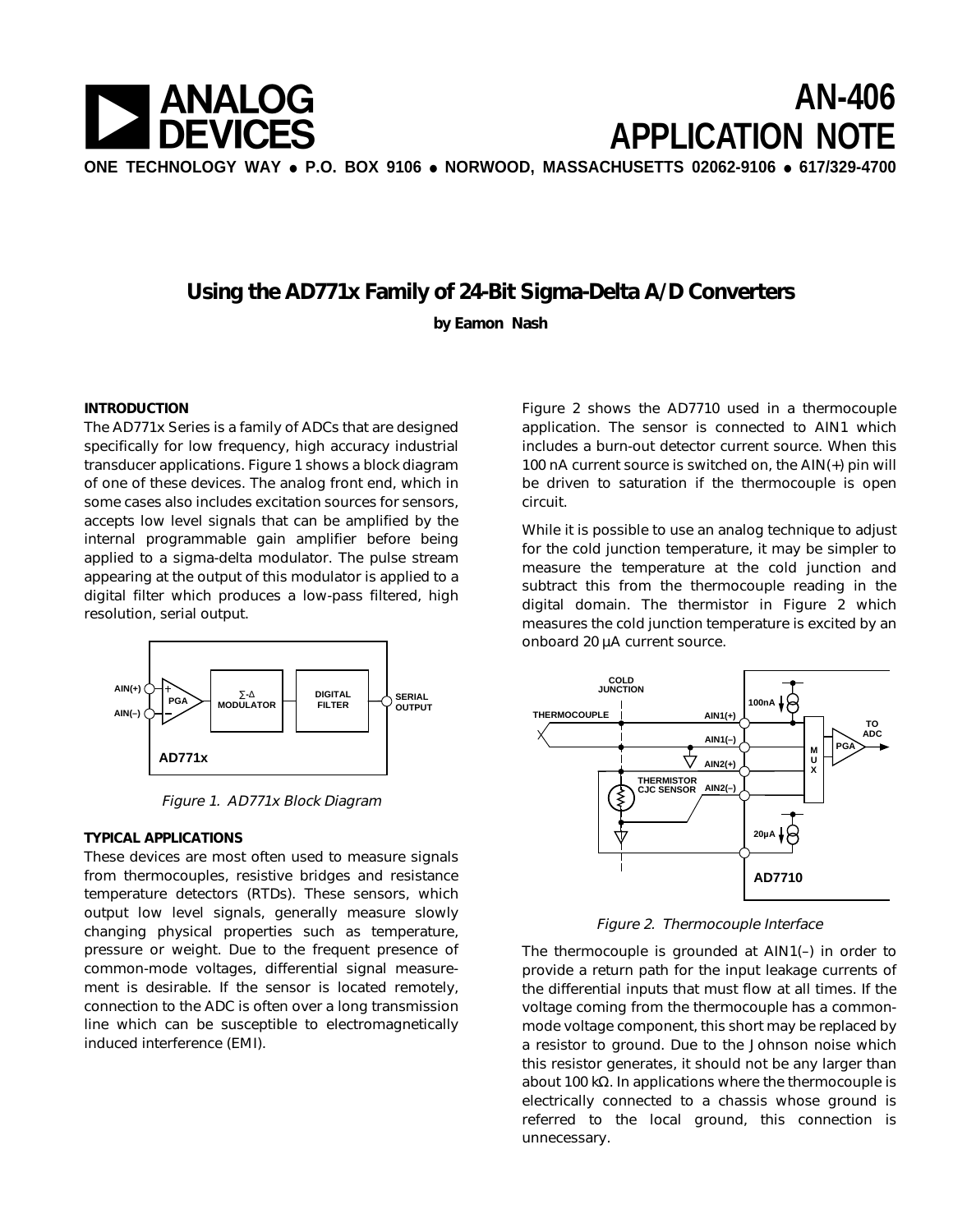#### **INPUT FILTERING CONSIDERATIONS**

Before looking at some filtering schemes, it is important to consider the internal filtering capabilities of the converter itself as well as the nature of the noise that is being filtered.



Figure 3. Input Sampling

As we can see from Figure 3, the sigma-delta modulator of the AD7710 operates at a frequency of  $f_{C-K~IN}/512$ (19.5 kHz  $\omega$  f<sub>CLK IN</sub> = 10 MHz) which is independent of the gain of the programmable gain amplifier (PGA). The PGA itself, however, samples the input signal at a rate which increases as the programmed gain increases, from 19.5 kHz (MCLK/512) at a gain of 1 up to a maximum of 156 kHz (MCLK/64) for gains 8 through 128. At a gain of 8, for example, the input signal is sampled 8 times per modulator cycle. The average of the resulting samples is stored as a charge on a capacitor. Because the AIN(+) and AIN(–) inputs are sampled alternately and not simultaneously and because their samples are stored on the same capacitor, the input signal is actually being sampled at twice this rate (e.g., 16 times per modulator cycle at a gain of 8) which results in an overall sampling rate of 312 kHz at a gain of 8 (or 39 kHz at a gain of 1). This averaging causes input signals to be subjected to a low pass frequency response whose shape will depend upon the programmed gain. Figure 4 shows these frequency responses for the various programmed gains. Each response repeats itself at multiples of the effective sampling rate at that particular gain.

The frequency response of the digital filter in the output stage of the converter also repeats itself, but at multiples of the modulator frequency (19.5 kHz for the AD7710). Figure 5 shows this frequency response for the frequency ranges 0 kHz to 40 kHz, 0 kHz to 80 kHz, 0 kHz to 160 kHz and 0 kHz to 320 kHz. Combining these plots with those of Figure 4 gives the overall frequency response of the device, shown in Figure 6.



Figure 4. Frequency Response of PGA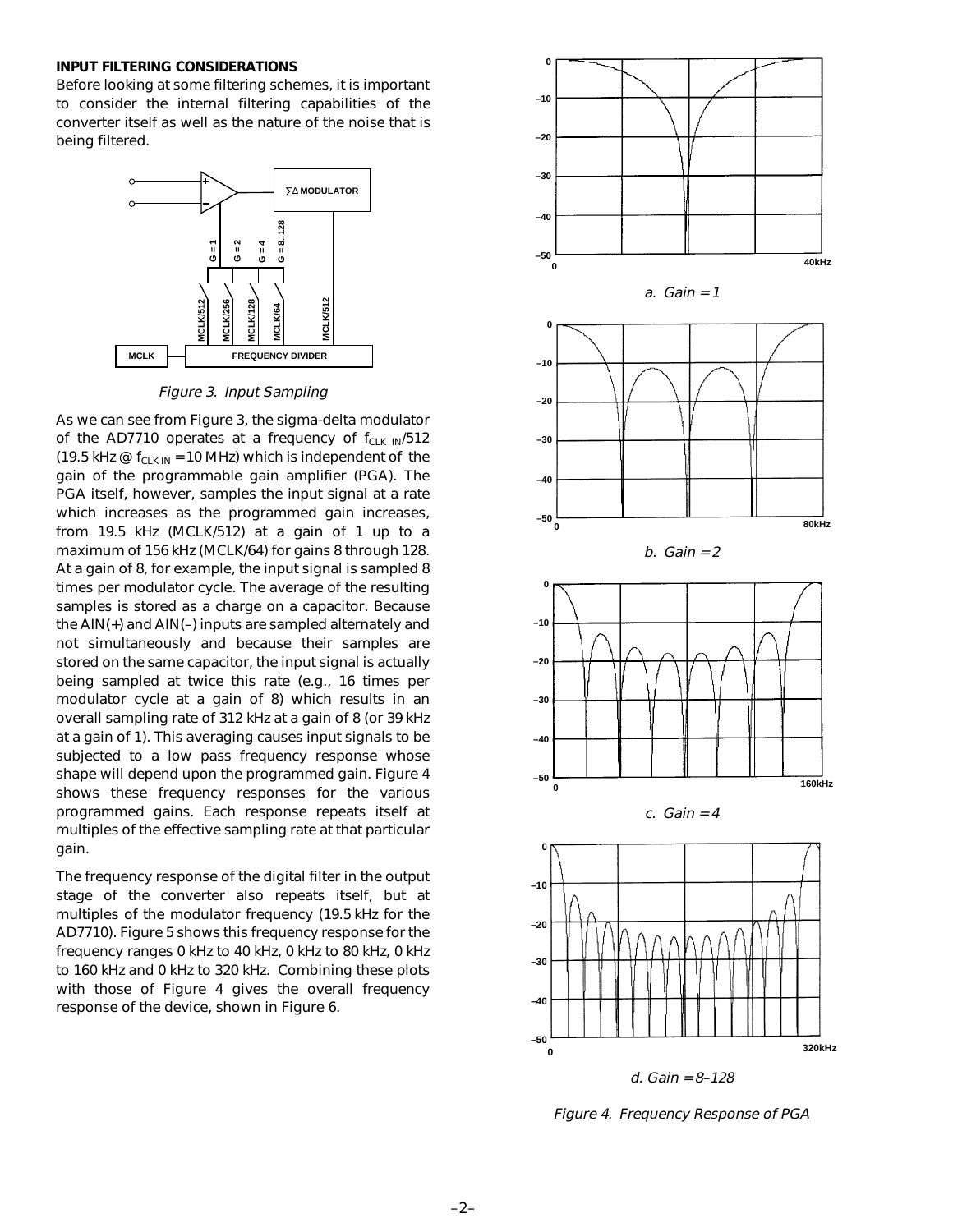

Figure 5. Frequency Response of Digital Filter



Figure 6. Overall Frequency Response of ADC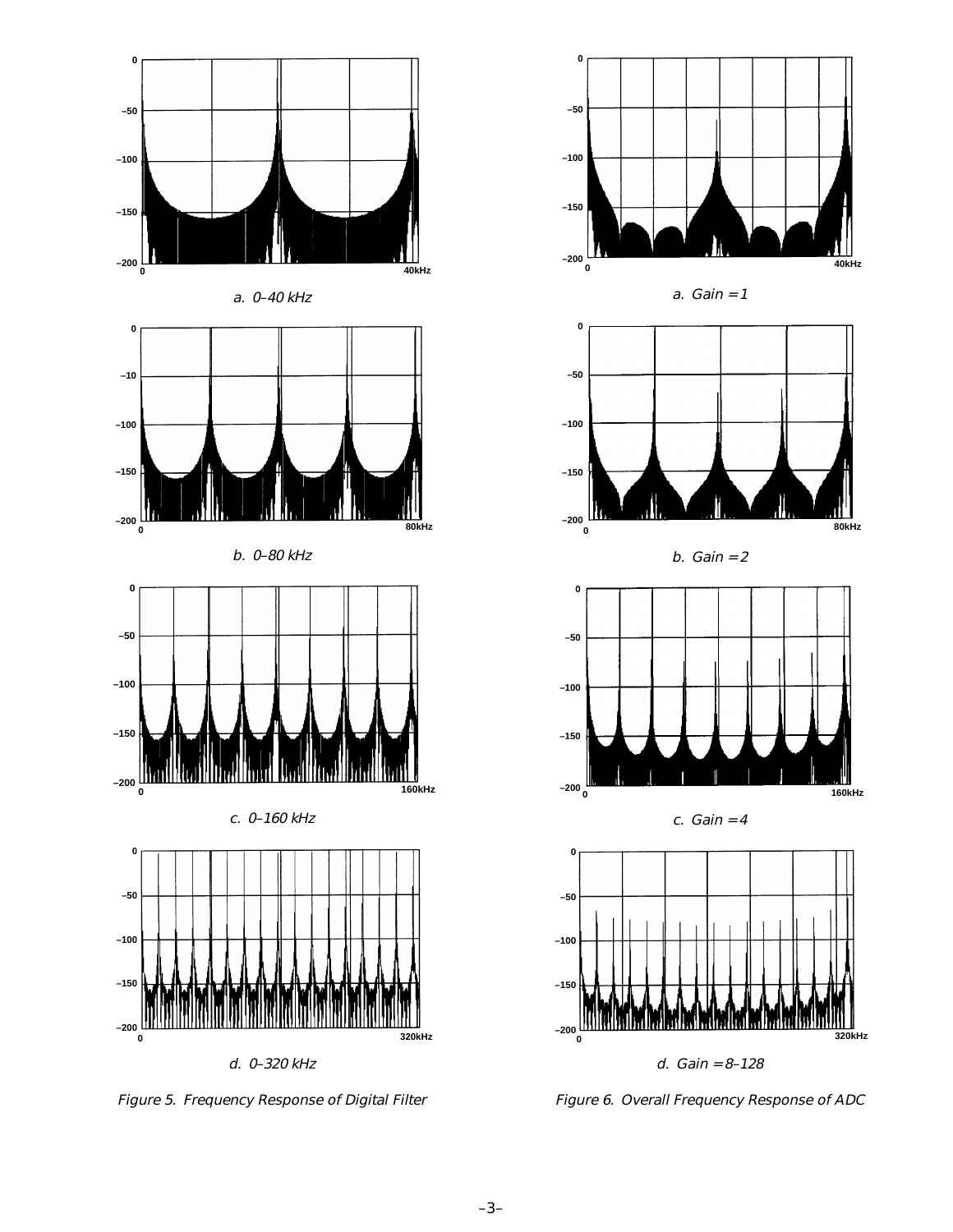

Figure 7. Detail at 0 dB Passband

From Figure 6 it is clear that the device performs significant low-pass filtering on its input signal, the exact filter function being dependent upon the programmed gain. In each case the plot repeats itself at multiples of effective input sampling rate. At a gain of 2, for example, there is a narrow 0 dB passband at about 78 kHz as shown in Figure 6b. Noise in this frequency range will cause aliasing. However at all other frequencies (excluding multiples of 78 kHz), the device itself will supply sufficient filtering to prevent aliasing.

At gains from 8 to 128, the filtering effect is even more dramatic (Figure 6d). In this case input signals are attenuated by 60 dB or better up to a frequency of 312 kHz where there is a narrow 0 dB passband (Figure 7d).

Where external filtering is used, using two R-C networks is recommended as shown in Figure 8a. This will have good rejection of both differential noise and commonmode noise. Use of a differential filter as shown in Figure 8b will result in no rejection of common-mode noise and a maximum attenuation of –6 dB for differential mode interference.



Figure 8. External Passive Filter Schemes

When using external filtering, it is important to remember the restrictions on the sizes of the passive components used. This subject is discussed in detail in the section "Antialias Considerations" in the AD771x data sheets. Where large RC values are required, either use active filtering to reduce source impedance or choose the AD7714 which contains a high impedance input buffer.

### **POST-FILTERING**

It is also possible to reduce noise by post-filtering the output data from the device. One simple way of doing this is to implement a moving average digital filter in the microcontroller or microprocessor/DSP which reads the conversion results. For example, a 4-tap moving average filter would calculate the average of the last four conversions, after each conversion. While this has the advantage that the output data rate from the moving average filter is the same as that of the ADC, the step response of the overall system will be adversely affected.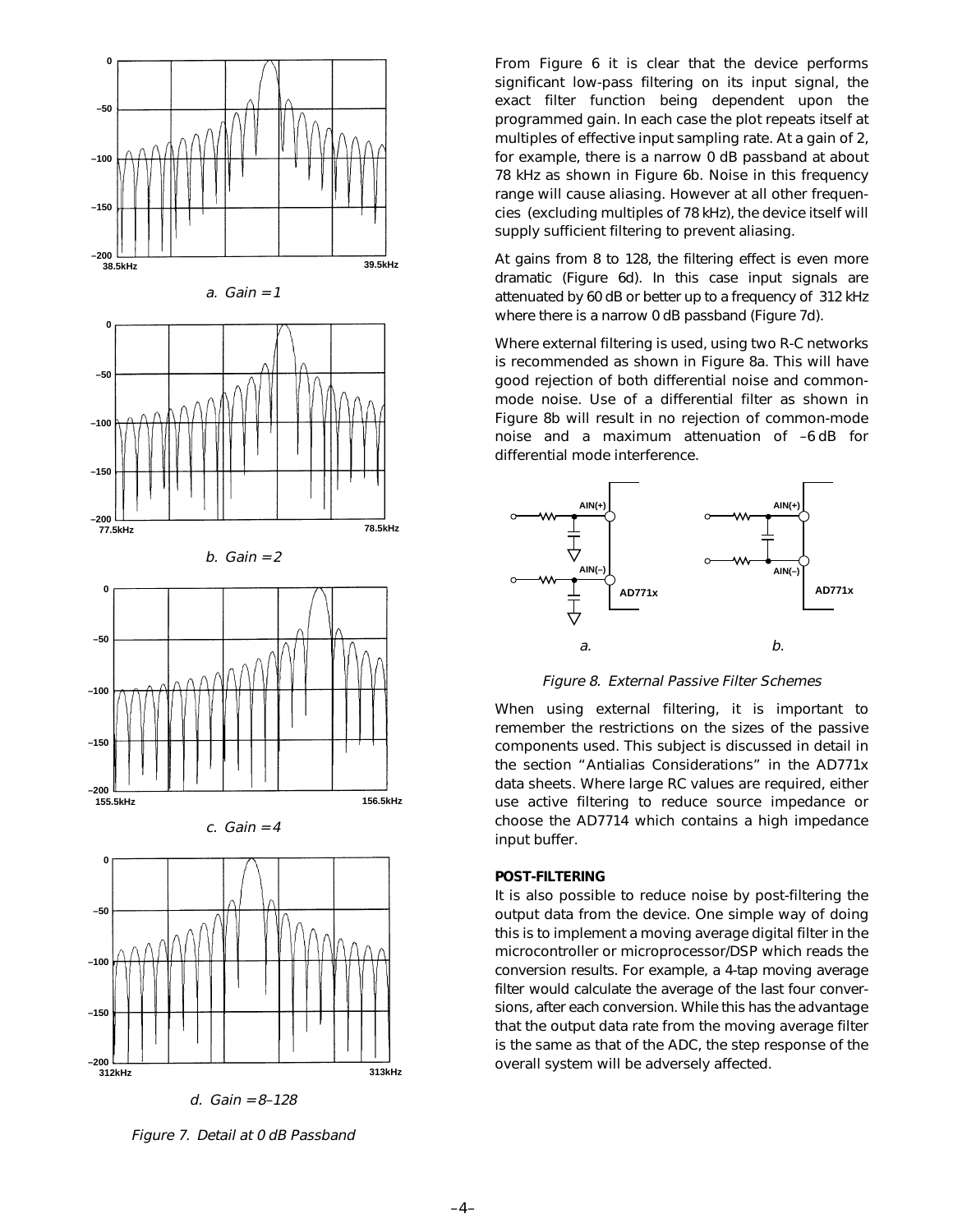The frequency response of a moving average filter has exactly the same form as the internal programmable gain amplifier of the ADC which is shown in Figure 4. Figure 4b shows the frequency response of the previously discussed 4-tap filter (Figure 4a represents a 2-tap filter, Figure 4c and 3d show an 8-tap and a 16-tap filter respectively). In this case the frequency response will repeat itself at multiples of the output data rate (this 0 dB point will however coincide with a notch in the internal digital filter of the ADC because the frequency of the first notch is also equal to the output data rate). So, for example, at an output data rate of 10 Hz, a 16-tap moving average filter will attenuate the frequency band 1 Hz to 9 Hz (and 11 Hz to 19 Hz and so on) by between 13 dB and 23 dB.

### **INPUT PREAMPLIFICATION**

If the input signal to the converter needs to be preamplified and/or buffered, a single stage differential amplifier may be implemented using two operational amplifiers as shown in Figure 9.



Figure 9. External Amplification

In choosing a suitable operational amplifier, low frequency noise (0.1 Hz to 10 Hz) is probably the most critical factor. The Referred To Input (RTI) device noise within the passband of the digital filter should be well below the LSB size that is being resolved. As the gain of the internal PGA is increased, this becomes even more critical. If, for example, the internal gain of the AD7711 is set to 128 in bipolar mode with a first notch frequency of 10 Hz (3 dB cutoff frequency = 2.62 Hz), 1 LSB in a 14-bit system is equal to 2.3  $\mu$ V (5 V/128/2<sup>14</sup>). If R<sub>G</sub> and R<sub>F</sub> in Figure 9 are set to the same value, the preamplifier gain of 3 reduces the RTI LSB size to about 800 nV. The OP213, which is used in Figure 9, has a low frequency (0.1 Hz to 10 Hz) noise level of 120 nV p-p. Quadratically summing the noise voltages from the two devices yields a total RTI noise level of about 170 nV p-p. At a notch frequency of 10 Hz, the –3 dB cutoff of the digital filter is at 2.62 Hz. This band-limiting reduces the RTI amplifier noise to about 70 nV which is well below the LSB size being resolved (800 nV).

#### **INTERNAL GAIN VS. EXTERNAL GAIN**

Where extremely high resolution is required, better noise performance may be achieved by setting the gain of the internal PGA to unity and externally amplifying the input signal using a very low noise operational amplifier such as the AD797. At a gain of 128 and at a notch frequency of 10 Hz, the AD7711 has an effective resolution of 16.5 bits which is derived from the RMS noise of the device (see Tables I and II of AD7711 data sheet). The number of noise free codes is calculated by converting this value from rms to p-p which involves dividing by a factor of about 6.6<sup>1</sup> (roughly 3 LSBs). This means that we can expect about 13.5 stable bits at a gain of 128 and at a notch frequency of 10 Hz.

We also see from Tables I and II in the data sheet that a programmed gain of unity yields about 18.5 stable bits at an output rate of 10 Hz. Using the same configuration as in Figure 9, we can implement an external amplifier using two AD797 operational amplifiers. Setting the external gain to 128 yields an RTI LSB size of 74 nV for 19-bit resolution (5 V/128/2<sup>19</sup>). With a 0.1 Hz to 10 Hz RTI noise of 50 nV (p-p), the two operational amplifiers will contribute a combined RTI noise of about 70 nV (p-p) that gets reduced to 28.8 nV by the 2.62 Hz cutoff of the digital filter. Because this value is less than half the LSB size of 74 nV, the presence of the external amplifier will not introduce significant noise into the system.

These calculations are based on internal device noise only. In practice power supply noise and/or noise from the sensor may make it impossible to achieve this resolution.

### **CHOOSING A SUITABLE REFERENCE**

While errors due to the initial accuracy and drift of a voltage reference can be compensated using calibration, it is critical that the output voltage noise of the reference does not significantly degrade performance.

Table I in the data sheet lists the rms output noise of the converter as a function of gain and first notch frequency. The rms noise of the reference used (bandlimited to the –3 dB bandwidth of the digital filter) should be quadratically summed with this value to yield the overall noise of the system. Actual measurements in systems where reference noise is of the same order of magnitude as AD771x noise have shown, however, that the reference contributes less noise than expected.

As an example of this effect, which is not fully understood, consider the effect of the internal reference of the AD7710 on the overall noise at a gain of 1 and at a first notch frequency of 10 Hz (3 dB cutoff point is at 2.62 Hz). The internal reference has a p-p noise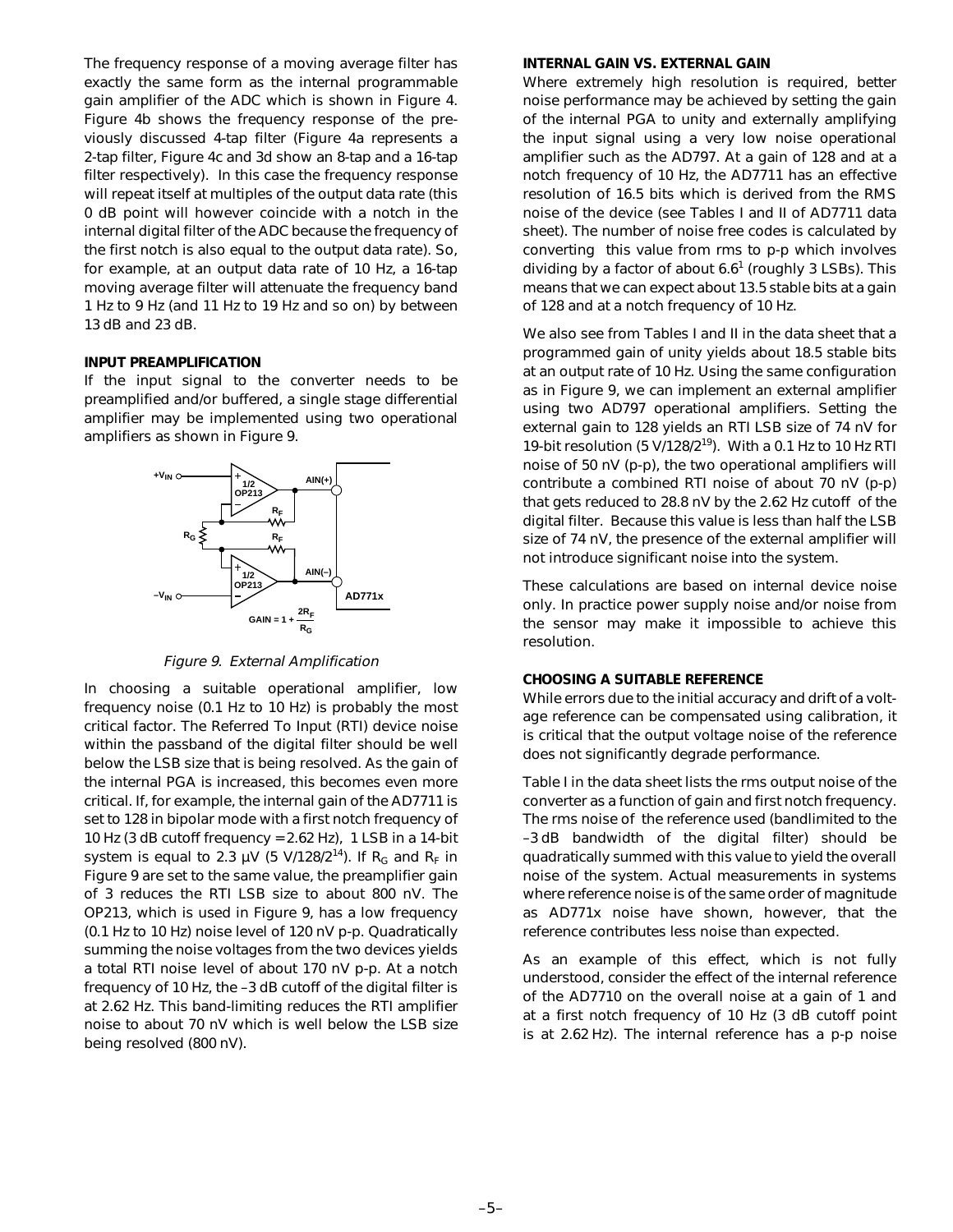of 50  $\mu$ V (8.3  $\mu$ V rms<sup>1</sup>) in the 0.1 Hz to 10 Hz bandwidth. This corresponds to a noise spectral density of

 $2 \mu V / \sqrt{Hz}$  (8.3  $\mu V / \sqrt{10 Hz \times 1.59}$ ). In the 2.62 Hz bandwidth of the ADC, the reference will therefore contribute 3.4  $\mu$ V rms of noise to the internal ADC noise of 1.7  $\mu$ V. Quadratically summing these two values yields a total noise of 3.8 µV rms which should reduce the effective resolution from 21.5 bits to 20.5 bits. In practice, however, it was observed that the effective resolution only degraded to about 21 bits when the internal reference was used.

### **INPUT PROTECTION**

Because exposure to overvoltage can permanently damage these devices, it is important to protect the inputs in applications where the absolute input voltage (normal-mode or common-mode) can exceed the Absolute Maximum Ratings ( $AV_{SS}$  – 0.3 V to  $AV_{DD}$  + 0.3 V) even if the overvoltage condition is momentary. The input stage of the ADC does however offer a feature that can be used as part of an input protection scheme.



$$
R_p = \frac{V_{IN \, (\text{max})} - (AV_{DD} + 0.7 \, V)}{5 \, mA}
$$

Figure 10. Input Overvoltage Protection

As shown in Figure 10 the analog inputs are connected through ESD protection diodes to both power supply rails. By adding a current limiting resistor  $(R<sub>p</sub>)$ , the analog input can be clamped to within 0.6 V of either supply. The protection resistor should be chosen such that the input current during overvoltage does not exceed about 5 mA. If the Johnson noise due to  $R<sub>p</sub>$  is excessive, its value may be reduced by using external Schottky diodes which clamp at 0.3 V above the supplies and which can safely conduct larger currents.

### **INTERFACING TO NOISY LOGIC**

In addition to causing possible long-term damage to the device, overshoot or undershoot in the digital signals driving the converter, can cause communications errors. For example, an undershoot of more than 0.3 volts below ground on the SCLK line is sufficient to turn on parasitic diodes between the device and the substrate. This disturbance, in addition to adversely affecting the

integrity of the conversion, can cause the ADC interface to detect multiple clock edges for each clock edge applied. This will have the effect of clocking incorrect data into the device.

This overshoot can be reduced by placing a small resistor in series on the digital line that is causing the problem. This resistance will combine with the parasitic capacitance of the digital input to form a low-pass filter that should eliminate any ringing on the signal. Typically a resistor size of 50  $\Omega$  is recommended although some experimentation may be necessary. It may also be necessary to add an external capacitance from the input to ground if the parasitic capacitance of the digital input is not large enough. Here again experimentation is necessary but a good starting point would be around 10 pF.

### **USING OPTO-ISOLATORS**

When an isolated digital interface is required, optoisolators can be used to create a simple and cheap isolation barrier. As shown in Figure 11, this can be implemented with as few as three opto-isolators when the AD7714 is used.



Figure 11. Isolated 3-Wire Interface

However, using opto-isolators which have relatively slow rise and fall can cause problems even when the serial clock is running at a slow speed.

CMOS logic inputs such as the SCLK and DATA IN inputs on the AD771x series are designed to be driven by either a logic zero or a logic one. In these states they source/ sink a minimum amount of current. However while the input voltage is in the dead-band between logic zero and logic one (0.8 V to 2.0 V), the logic input will sink an increased amount of current. If opto-isolators are used that have relatively slow rise and fall times, the excessive amount of time spent in the dead-band will cause self-heating in the ADC. This self-heating tends to shift the threshold voltage of the logic gate which can lead to a single clock edge being interpreted by the ADC as multiple clock pulses. To prevent this threshold jitter, the SCLK lines coming from the opto-isolators should be buffered using a Schmitt trigger.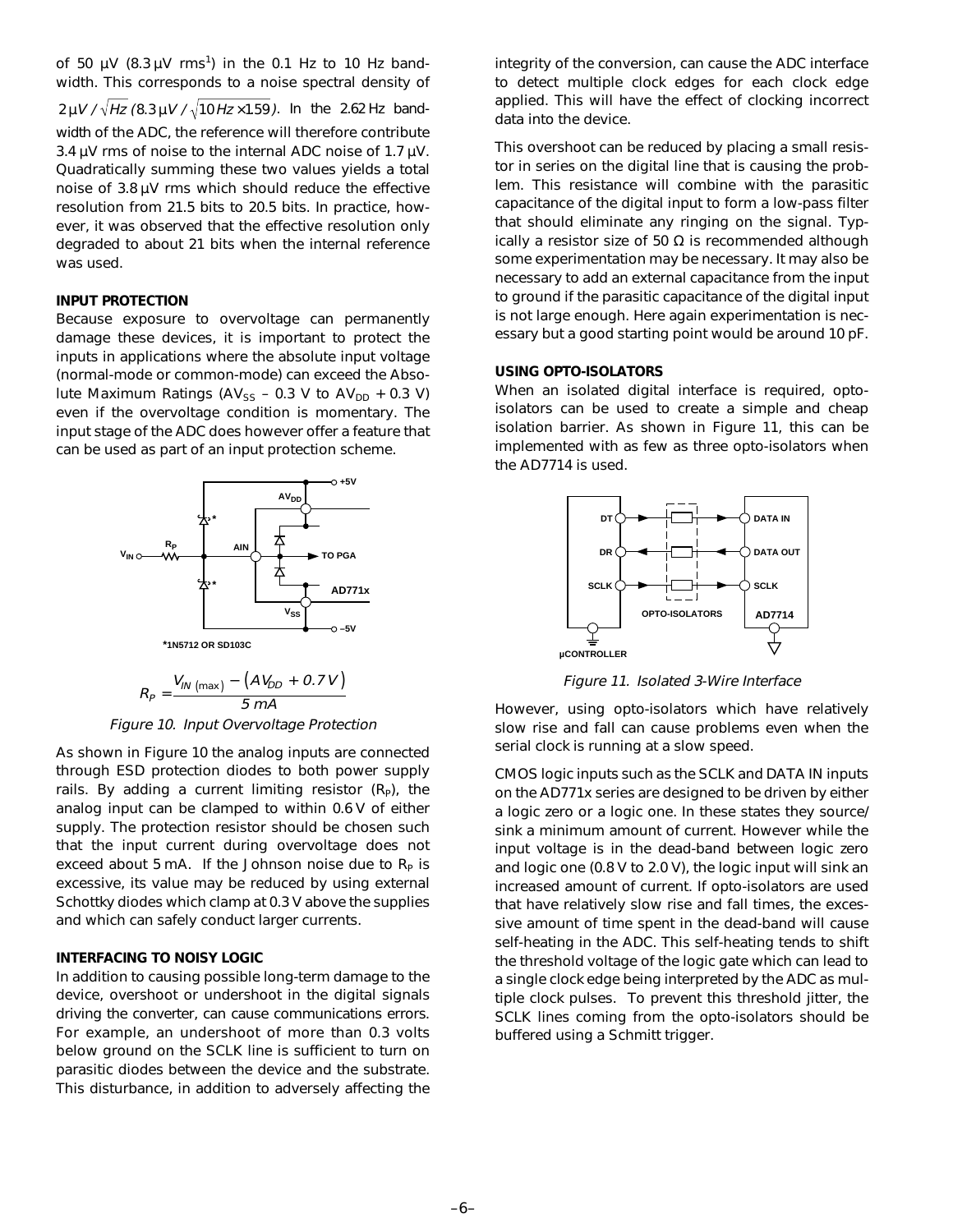| Event                                | <b>Output Status</b>                                                                                                                                    |  |
|--------------------------------------|---------------------------------------------------------------------------------------------------------------------------------------------------------|--|
| Power On                             | DRDY goes High after Power-ON, goes Low after three Notch Periods and stays low<br>until data are read. <sup>1</sup>                                    |  |
| Wake-Up After Power Down             | DRDY goes High after Wake-Up, goes Low after three Notch Periods and stays low<br>until data are read. <sup>1</sup>                                     |  |
| Voltage Step at Input                | Valid data after three to four DRDYs. <sup>2</sup>                                                                                                      |  |
| <b>Switch Channel</b>                | Resets DRDY <sup>3</sup> (high). Next DRDY after three Notch Periods.                                                                                   |  |
| Self-Calibration                     | Resets DRDY <sup>3</sup> (high). Next DRDY after nine Notch Periods.                                                                                    |  |
| <b>System Calibration</b>            | Resets DRDY <sup>3</sup> (high). Next DRDY after six Notch Periods.                                                                                     |  |
| <b>System Offset Calibration</b>     | Resets DRDY <sup>3</sup> (high). Next DRDY after nine Notch Periods.                                                                                    |  |
| <b>Background Calibration</b>        | Resets DRDY <sup>3</sup> (high). First DRDY after six Notch Periods. Valid Data after second<br>DRDY <sup>4</sup> . Output data rate is reduced by 1/6. |  |
| Write New Cal. Coefficients          | Valid data after three to four DRDYs. <sup>2</sup>                                                                                                      |  |
| Change Notch Frequency               | Valid data after three to four DRDYs. <sup>2</sup>                                                                                                      |  |
| Turn On/Off B/O Current              | Valid data after three to four DRDYs. <sup>2</sup>                                                                                                      |  |
| Turn On/Off RTD Current <sup>5</sup> | Valid data after three to four DRDYs. <sup>2</sup>                                                                                                      |  |
| Turn On/Off CJC Current <sup>6</sup> | Valid data after three to four DRDYs. <sup>2</sup>                                                                                                      |  |

**NOTES** 

<sup>1</sup> The DRDY pin on the AD7714 returns high just before the Output Register is updated even if the old data have not been read.

<sup>2</sup> Asserting SYNC during or directly after the operation/event reduces the delay by up to one notch period.

 $3\overline{DRDY}$  will not be reset high if  $\overline{\text{TFS}}$  and  $\overline{\text{SYNC}}$  are tied together.

<sup>4</sup> In Background Calibration mode, a measurement of the input voltage is interlaced alternately with either a zero-scale or a full-scale calibration, hence the need to wait for two DRDYs after the calibration command has been issued before reading the first valid data.

<sup>5</sup> AD7711 and AD7713 only.

<sup>6</sup> AD7710 only.

### **USING DRDY AS A STATUS INDICATOR**

The DRDY logic output indicates that a new conversion result is available in the output register. However as shown in Table I, this conversion result is not always valid. When a step change occurs at the input for example (this could be caused by an actual step in the input voltage or by the turning on or off of one of the onboard current sources such as the Burn-Out Current), the next three conversion results (indicated by a falling edge on DRDY) are invalid due to the internal pipeline delay of the converter's digital filter. This can pose problems in systems whose interrupt lines are driven by DRDY. One possible solution is to pulse the SYNC input directly after the event (i.e., turning on the Burn-Out current) has occurred. This has the effect of setting all nodes of the digital filter to zero and of keeping the DRDY line high until the output register contains a valid result. Pulsing the SYNC input also reduces the delay, to valid data, to exactly 3 notch periods.

When the device receives a calibration command, the DRDY output is driven high within one modulator cycle (1/19.5 kHz) and stays high until the calibration sequence is complete and the device has a valid conversion result in its output register. The duration of the calibration varies from 6 to 9 times the output rate depending on which calibration mode is used. Because it is necessary to recalibrate after changing the output rate (i.e., the notch frequency), it is not possible to save time by calibrating at a high output rate and then operating at a lower output rate. It should be noted that if the SYNC and TFS lines are tied together, this has the disadvantage that DRDY is not driven high when the calibration command is used.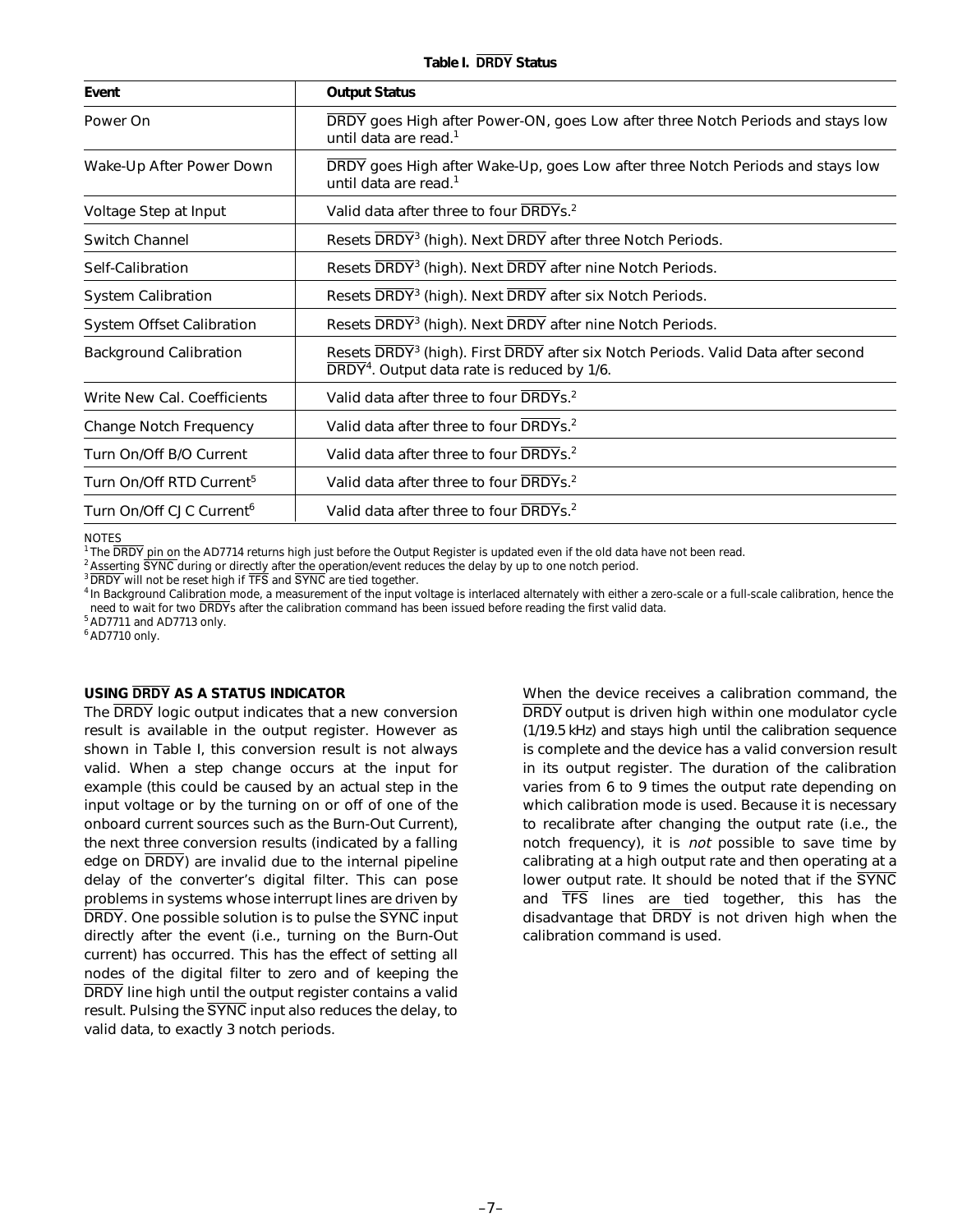### **USING CALIBRATION TO COMPENSATE FOR TEMPERATURE DRIFT AND REFERENCE INACCURACY**

In microcontroller or microprocessor based systems where EPROM data storage is available, it is possible to calibrate the ADC to a very high accuracy even when the local reference voltage is inaccurate and drifts over temperature. In Figure 12, a reference voltage of 2.5 V is generated by driving one of the RTD current sources of the AD7711 through a 12.5 kΩ resistor. This current, which has an initial but repeatable inaccuracy of ±20% and a temperature drift of 20 ppm/°C, is also used to excite a thermistor (located close to or on the AD7711) which measures the ambient temperature. Apart from the temperature coefficient of the 12.5 kΩ resistor, the voltage generated across the thermistor (which is connected to AIN2), will be drift-free relative to the reference voltage.



### Figure 12. High Accuracy Calibration Using AD7711

Figure 13 shows the steps involved in calibrating the device over a particular temperature range. As an example let's assume that we want to calibrate over the temperature range 0°C to +70°C. After power-up, the ambient temperature is set to 5°C. A system calibration is performed on the AIN1 channel using a drift free, high accuracy voltage reference. The zero-scale (ZS) and full-scale (FS) calibration coefficients generated are read back and stored. Next we perform a self-calibration on AIN2 and then measure and store the subsequent conversion result from this channel.

The temperature is increased and the same procedure is repeated at 15°C, 25°C and so on up to 65°C. We end up with a look-up table containing seven sets of calibration coefficients corresponding to seven temperature ranges, each range covering 10°C.



Figure 13. Flowchart for Calibration Over Temperature

Figure 14 details how to use this look-up table to perform precision measurements even while the ambient temperature is varying by a large amount. After powerup, AIN2 is self-calibrated and measured. By comparing the measured result with the values in the look-up table, we can determine in which temperature range we are operating. Finally we load the appropriate calibration coefficients from the look-up table and measure the voltage on AIN1. It is important to note that no calibration is performed on AIN1 during normal operation.

If we periodically monitor the ambient temperature by measuring AIN2 (it is probably not necessary to measure AIN2 as often as AIN1), we can load a different set of calibration coefficients if the temperature drifts outside the band in which it is currently operating.

The above example calibrated the device in 10°C segments (i.e., Calibration Temperature ±5°C). Drift occurring within these segments will not be corrected. If higher accuracy is required, smaller segments can be selected.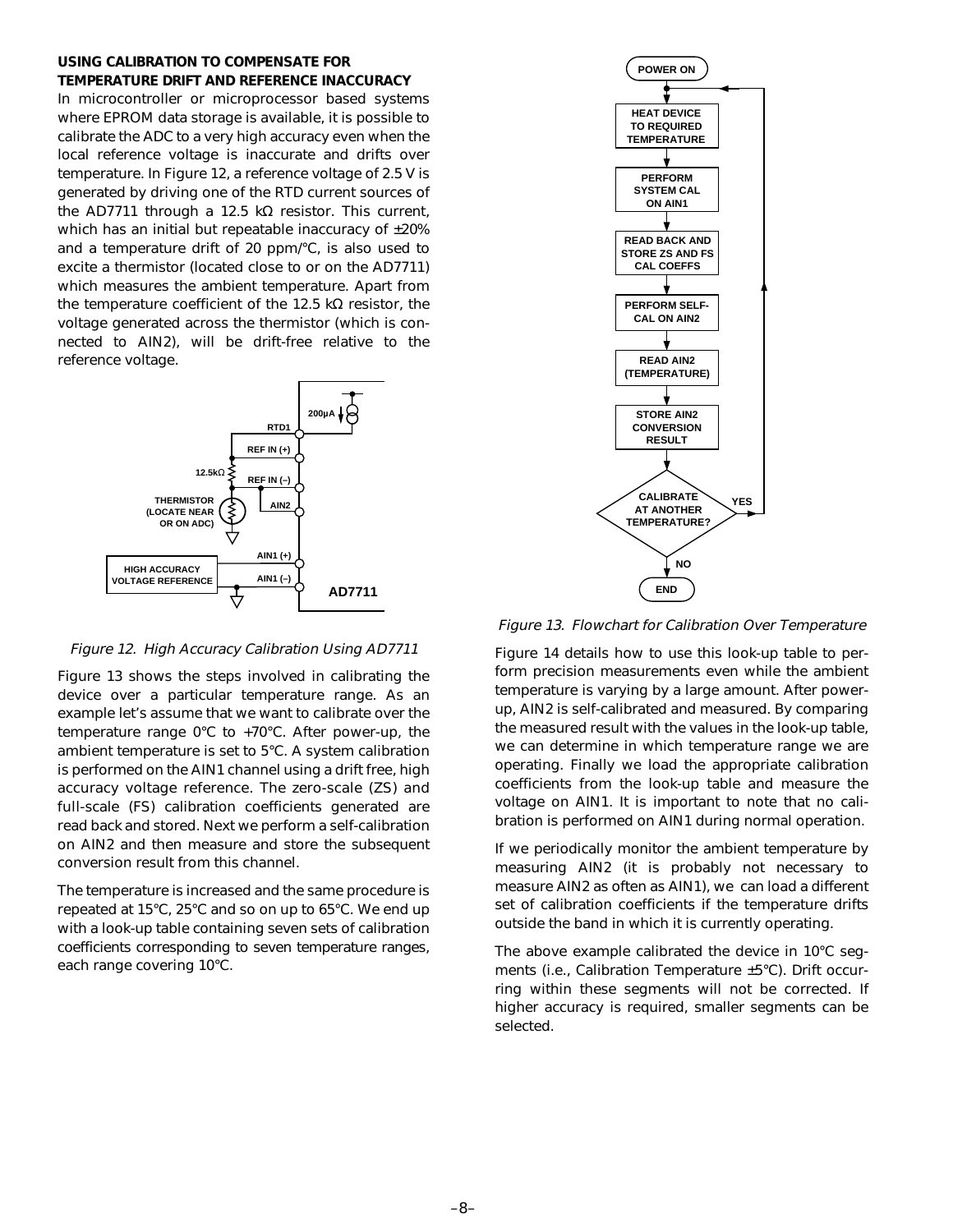

Figure 14. Flowchart for Low Drift Measurement Over Temperature Using a Look-Up Table

Figure 15 shows a flowchart for an alternative calibration scheme that relies more on self-calibration which is less labor-intensive than system calibration. Initially the system is powered on, and heated up to a temperature at which the external reference voltage is most accurate (probably room temperature). At this temperature, both a self-calibration and a system calibration are performed, the calibration coefficients being read back in each case. Next, the ratios of the self-cal coefficients to the system-cal coefficients are calculated. For more information on the structure of the calibration coefficients and on calculating this ratio, contact Analog Devices Applications.

The system is now heated up to the temperatures at which calibration is required. A self-calibration is performed at each temperature. Using the ratios previously calculated, it is now possible to use the self-cal coefficients to calculate the effective system-calibration coefficients which are based on a calibration voltage from a highly accurate voltage reference (not from the relatively inaccurate combination of a 200 µA current source and a 12.5 kΩ resistor). At this point the selfcalibration coefficients can be discarded. As before, it is

necessary to self-calibrate and measure the voltage on AIN2 (ambient) at each temperature. These values are stored in a look-up table along with the calculated system calibration coefficients. For operational conditions, the same scheme as described in Figure 14 is used.



Figure 15. Using Self-Calibration as an Alternative to System Calibration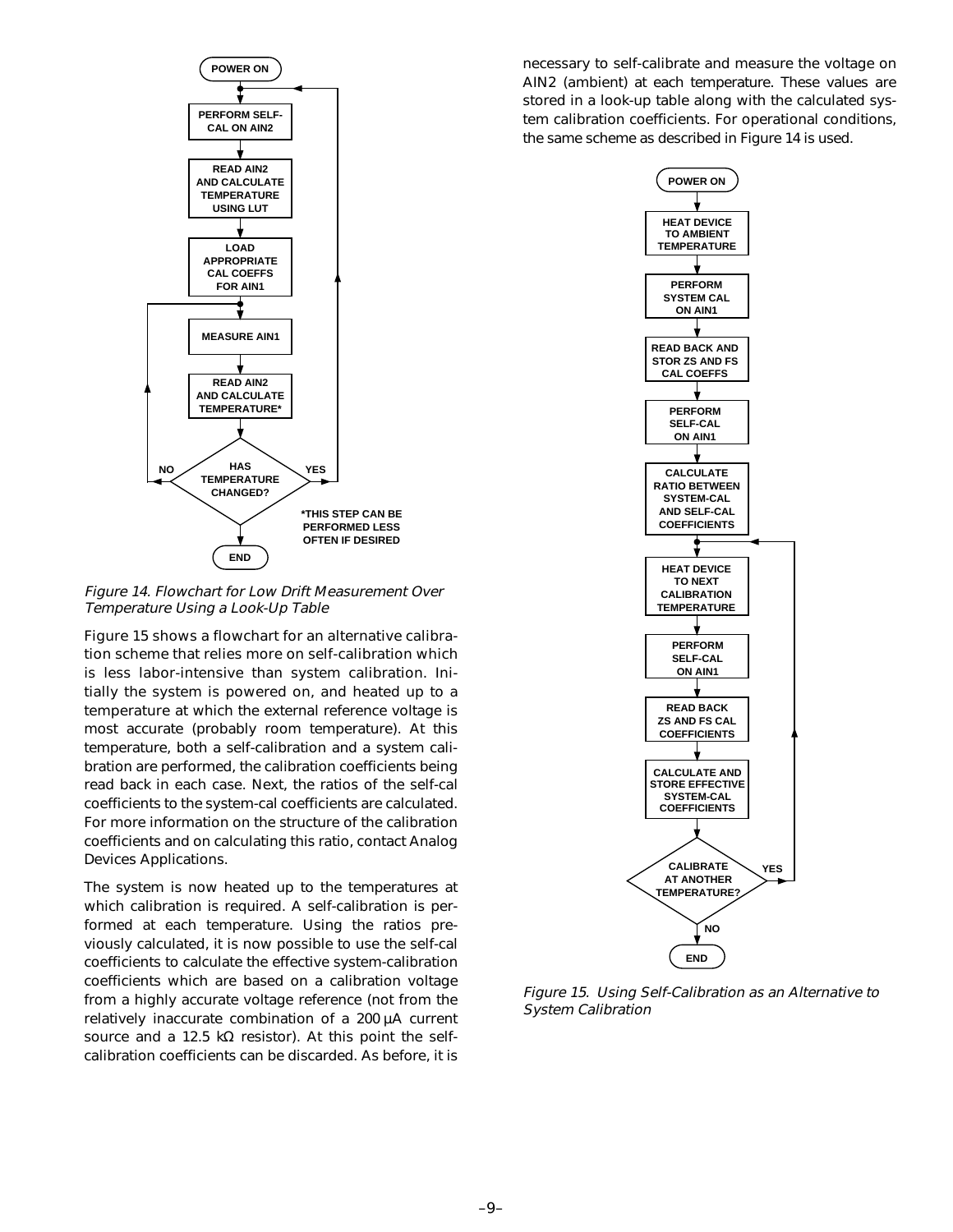## **DEFAULT REGISTER SETTINGS ON POWER-UP**

Table II lists the default settings of the control registers of the AD7710/AD7711/AD7712/AD7713 and of the filter register of the AD7714. These values can be read back on power-up as a useful test of both the functionality of the ADC and of the communication with the processor to which it interfaces.

## **Table II. Register Settings after Power-On or Reset**

| Device | <b>Control Register</b> |
|--------|-------------------------|
| AD7710 | 000146 Hex              |
| AD7711 | 000146 Hex              |
| AD7712 | 000146 Hex              |
| AD7713 | 000041 Hex              |

| Device | <b>Filter Register</b> |
|--------|------------------------|
| AD7714 | 0140 Hex               |

# **References**

<sup>1</sup> Analog-Digital Conversion Handbook, 3d. edition, pp. 46–47, 1986, by the Engineering Staff of Analog Devices, Inc., edited by Daniel H. Sheingold, Prentice-Hall, Englewood Cliffs, NJ 07632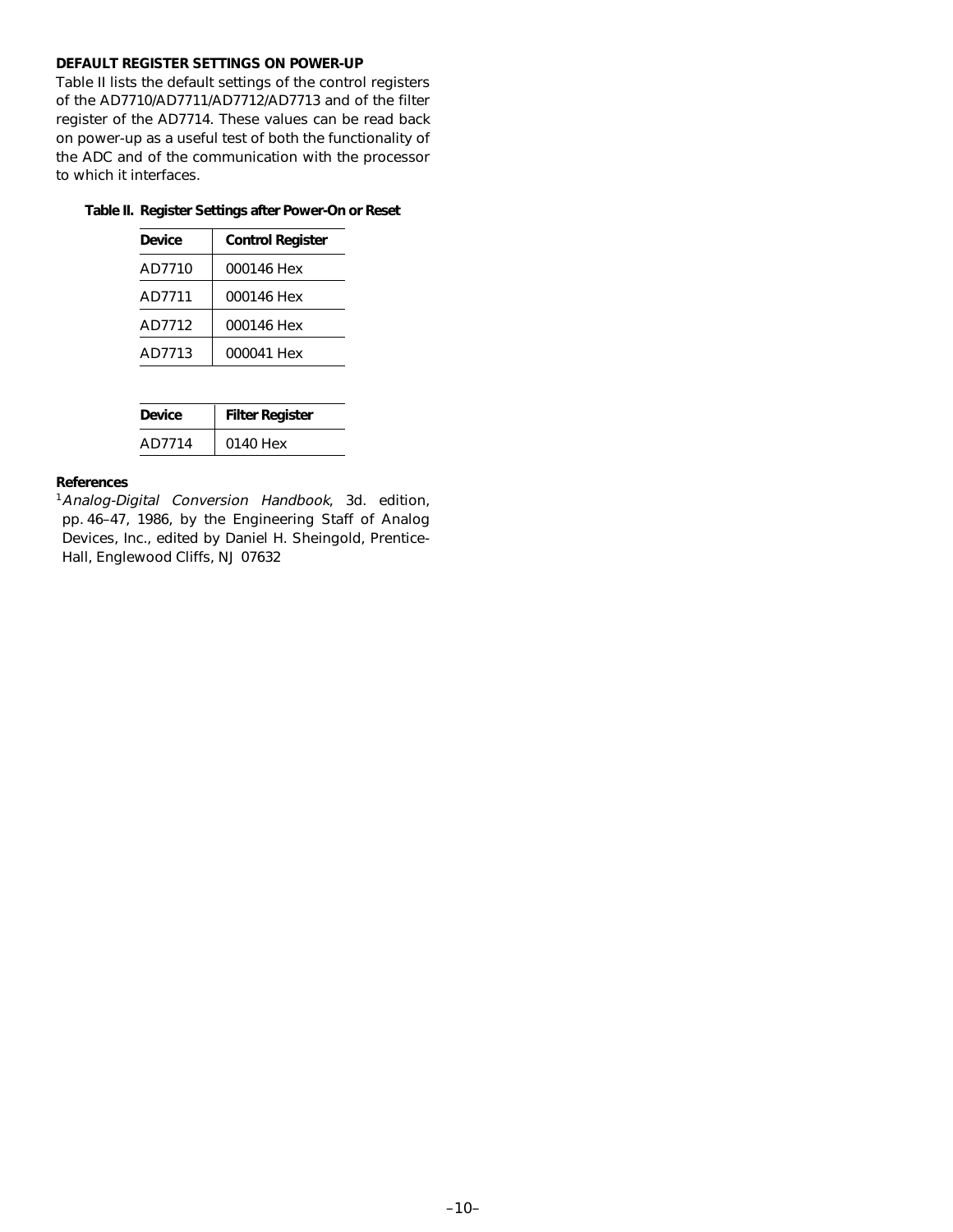### **APPENDIX A**

|                  |                                                            |               | *This program contains subroutines to read and write          |  |  |
|------------------|------------------------------------------------------------|---------------|---------------------------------------------------------------|--|--|
|                  |                                                            |               | *to the AD7710 family of ADCs from the 68HC11                 |  |  |
|                  |                                                            |               | *microcontroller. These subroutines were developed for the    |  |  |
|                  | *68HCll Evaluation Board, which is where the references to |               |                                                               |  |  |
|                  |                                                            |               | *BUFFALO come from, in conjunction with the AD7710 Evaluation |  |  |
|                  |                                                            |               | *board. The following connections need to be made.            |  |  |
| *68HC11          |                                                            | AD7710        |                                                               |  |  |
| $*PC0$           |                                                            | <b>RFS</b>    |                                                               |  |  |
| *PC1             |                                                            | TFS           |                                                               |  |  |
| * PC2            |                                                            | DRDY          |                                                               |  |  |
| $*PC3$           |                                                            | A0            |                                                               |  |  |
| *PD2,PD3         |                                                            | SDATA         | 10K pull-up resistor                                          |  |  |
| *                |                                                            |               |                                                               |  |  |
|                  |                                                            |               | PD2 and PD3 attached together                                 |  |  |
| * PD4            |                                                            | SCLK          | 10K pull-up                                                   |  |  |
| *PD5<br>$^\star$ |                                                            |               | 10K pull-up, no connection to AD7710                          |  |  |
|                  |                                                            |               |                                                               |  |  |
| portc            | equ                                                        | \$1003        |                                                               |  |  |
| portd            | equ                                                        | \$1008        |                                                               |  |  |
| ddrd             | equ                                                        | \$1009        |                                                               |  |  |
| spcr             | equ                                                        | \$1028        |                                                               |  |  |
| spsr             | equ                                                        | \$1029        |                                                               |  |  |
| spdr             | equ                                                        | \$102a        |                                                               |  |  |
| ddrc             | equ                                                        | \$1007        |                                                               |  |  |
| $^\star$         |                                                            |               |                                                               |  |  |
|                  | org                                                        | \$C000        |                                                               |  |  |
| read             | lds                                                        | #\$CFFF       | sub-routine to read from the AD771x                           |  |  |
| $\star$          |                                                            |               |                                                               |  |  |
|                  | ldaa                                                       | #\$fb         | initialize port c outputs:<br>11111011                        |  |  |
|                  | staa                                                       | ddrc          | Set up drdy as input (PC2) and                                |  |  |
| *                |                                                            |               | AO, RFS, TFS (PC3, PC0, PC1) as outputs                       |  |  |
|                  | ldaa                                                       | #\$30         | 00110000                                                      |  |  |
|                  | staa                                                       | ddrd          | MOSI is low for input,                                        |  |  |
| *                |                                                            |               | MISO is high, SCK as output                                   |  |  |
| $^\star$         |                                                            |               |                                                               |  |  |
|                  | ldaa                                                       | #\$37         | 00110111                                                      |  |  |
|                  | staa                                                       | spcr          | SPI system off, resets itself                                 |  |  |
| $^\star$         |                                                            |               |                                                               |  |  |
|                  | ldaa                                                       | #\$77         | 01110111                                                      |  |  |
|                  | staa                                                       | spcr          | Interrupts disabled, SPI system on,                           |  |  |
| $^\star$         |                                                            |               | DWOM mode, 68hc11 is master,                                  |  |  |
| $^\star$         |                                                            |               | CPOL 0, CPHA 1, SCK=ECK/32                                    |  |  |
| *                |                                                            |               |                                                               |  |  |
|                  | ldy                                                        | #\$1000       |                                                               |  |  |
|                  |                                                            | bset portc, y | \$03 TFS and RFS set high                                     |  |  |
| $^\star$         |                                                            |               |                                                               |  |  |
|                  | bset                                                       | portc,y       | \$08 A0 high to read data                                     |  |  |
| *                |                                                            |               |                                                               |  |  |
| $^\star$         | bclr                                                       |               | portc, y \$08 A0 low to read from cal. reg                    |  |  |
|                  |                                                            |               |                                                               |  |  |
|                  | ldaa                                                       | spsr          | Initial dummy read to clear port and SPIF                     |  |  |
| $^\star$         | ldaa                                                       | spdr          |                                                               |  |  |
|                  |                                                            |               |                                                               |  |  |
|                  | ldab                                                       | #\$03         | b is 0 when write finished                                    |  |  |
|                  | ldx                                                        | #\$00         | x points to start of 24 bit word                              |  |  |
| *                |                                                            |               | to be read                                                    |  |  |
| $^\star$         |                                                            |               |                                                               |  |  |
| pause            | ldaa                                                       | #\$04         |                                                               |  |  |
|                  | anda portc                                                 |               |                                                               |  |  |
|                  | bne                                                        | pause         | Wait until DRDY is low                                        |  |  |
| $^\star$         |                                                            |               |                                                               |  |  |
|                  | bclr                                                       | portc,y \$01  | Clear RFS                                                     |  |  |
| $^\star$         |                                                            |               |                                                               |  |  |